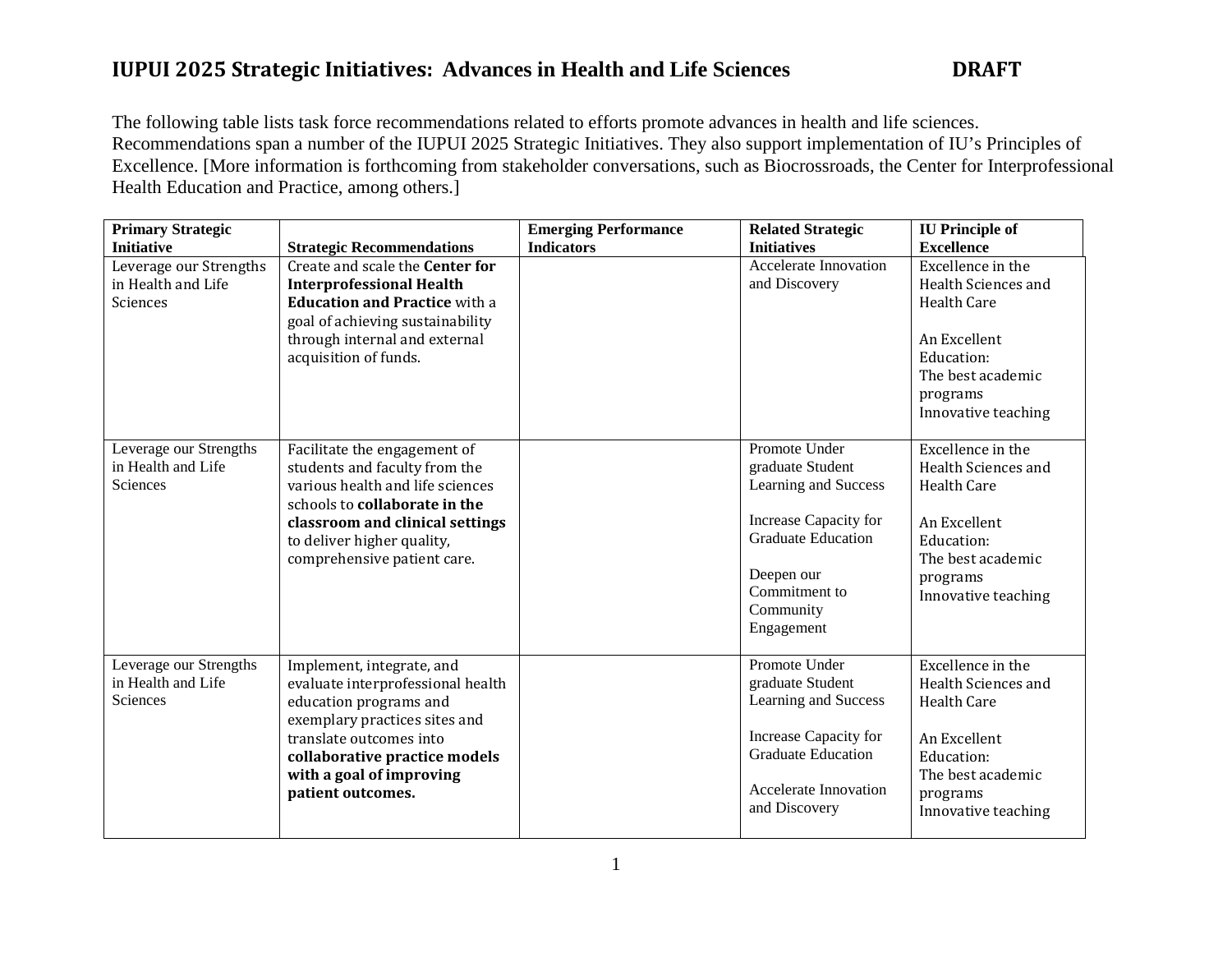| <b>Primary Strategic</b>                                 |                                                                                                                                                                                                                                       | <b>Emerging Performance</b> | <b>Related Strategic</b>                                                                                                                        | <b>IU</b> Principle of                                                                                                                                                                                                                                                              |
|----------------------------------------------------------|---------------------------------------------------------------------------------------------------------------------------------------------------------------------------------------------------------------------------------------|-----------------------------|-------------------------------------------------------------------------------------------------------------------------------------------------|-------------------------------------------------------------------------------------------------------------------------------------------------------------------------------------------------------------------------------------------------------------------------------------|
| <b>Initiative</b>                                        | <b>Strategic Recommendations</b>                                                                                                                                                                                                      | <b>Indicators</b>           | <b>Initiatives</b>                                                                                                                              | <b>Excellence</b>                                                                                                                                                                                                                                                                   |
| Leverage our Strengths<br>in Health and Life<br>Sciences | <b>Evaluate the cost effectiveness</b><br>of innovative interprofessional<br>education models.                                                                                                                                        |                             |                                                                                                                                                 | Excellence in the<br>Health Sciences and<br><b>Health Care</b><br>An Excellent<br>Education:<br>The best academic<br>programs<br>Innovative teaching<br>Responsible<br>Stewardship of Indiana<br><b>University's Resources</b><br>Accountability<br>Excellence in<br>Administration |
| Leverage our Strengths<br>in Health and Life<br>Sciences | Promote excellence in<br>interprofessional heath<br>education and practice in three<br>areas:<br>Curriculum development and<br>integration<br>Faculty development and<br>leadership training<br>Outcome evaluation and<br>scholarship |                             | Promote Under<br>graduate Student<br>Learning and Success<br>Increase Capacity for<br><b>Graduate Education</b><br>Develop Faculty and<br>Staff | Excellence in the<br>Health Sciences and<br><b>Health Care</b><br>An Excellent Education<br>The best academic<br>programs<br>Innovative teaching<br>Responsible<br>Stewardship of Indiana<br>University's Resources<br>Accountability<br>Excellence in<br>Administration            |
| Leverage our Strengths<br>in Health and Life<br>Sciences | Leverage Indiana University's<br>collaborative national and<br>international partnerships, such<br>as the one with the National                                                                                                       |                             | Strengthen<br>Internationalization<br>Efforts                                                                                                   | Excellence in the<br>Health Sciences and<br><b>Health Care</b>                                                                                                                                                                                                                      |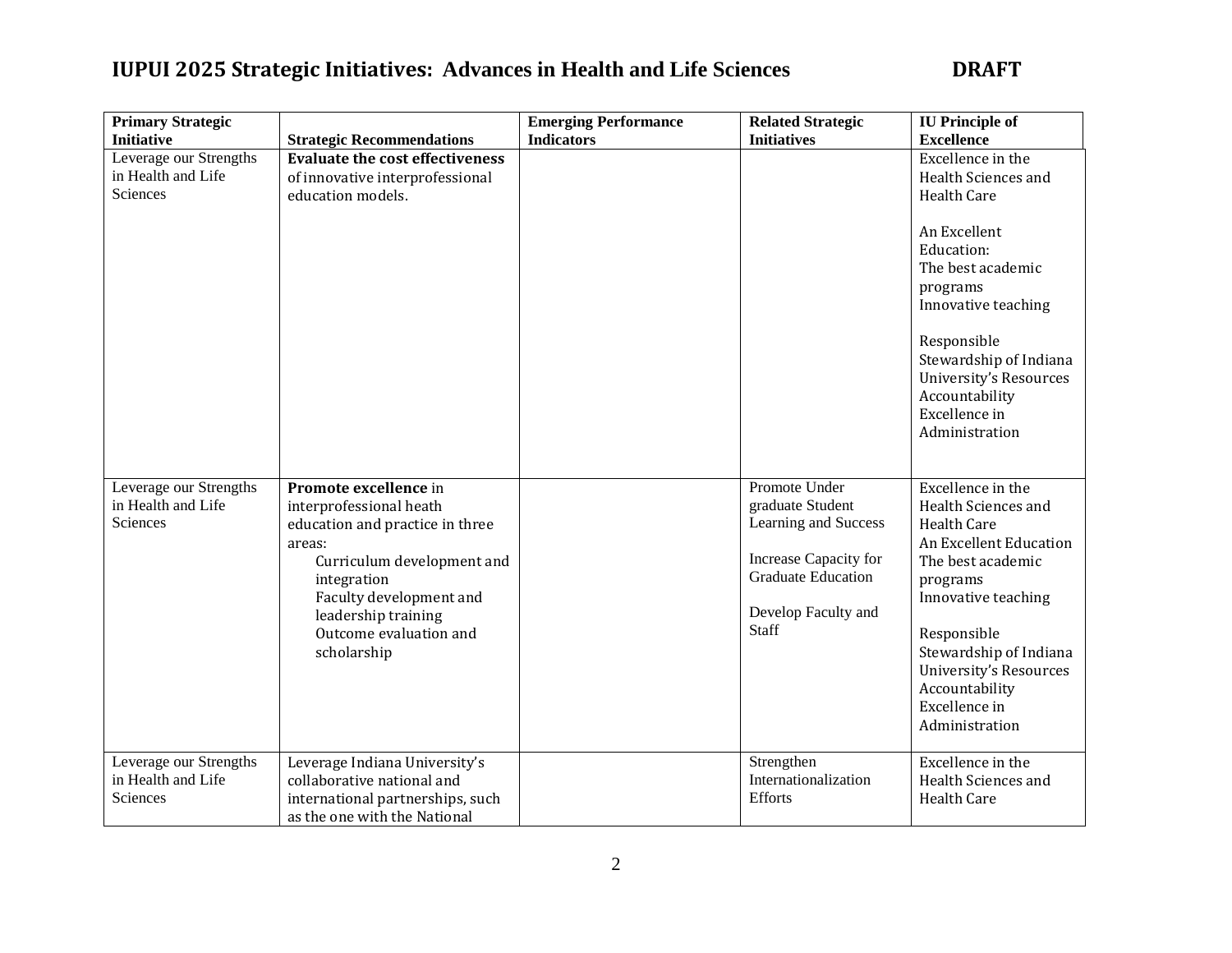| <b>Primary Strategic</b> |                                   | <b>Emerging Performance</b> | <b>Related Strategic</b>     | <b>IU</b> Principle of        |
|--------------------------|-----------------------------------|-----------------------------|------------------------------|-------------------------------|
| <b>Initiative</b>        | <b>Strategic Recommendations</b>  | <b>Indicators</b>           | <b>Initiatives</b>           | <b>Excellence</b>             |
|                          | <b>Coordinating Center for</b>    |                             | Deepen our                   | The International             |
|                          | Interprofessional Practice and    |                             | Commitment to                | Dimension of                  |
|                          | Education, to develop             |                             | Community                    | Excellence                    |
|                          | demonstration projects with       |                             | Engagement                   |                               |
|                          | health care partners that         |                             |                              | Excellence in                 |
|                          | support implementation of         |                             |                              | Engagement and                |
|                          | interprofessional education and   |                             |                              | Economic                      |
|                          | collaborative practice models     |                             |                              | Development                   |
|                          |                                   |                             |                              | Translating innovation        |
|                          |                                   |                             |                              |                               |
| Leverage our Strengths   | Form a community/university       |                             | Deepen our                   | Excellence in the             |
| in Health and Life       | advisory group to advise the      |                             | Commitment to                | Health Sciences and           |
| Sciences                 | Center for Interprofessional      |                             | Community                    | <b>Health Care</b>            |
|                          | Health Education and Practice on  |                             | Engagement                   |                               |
|                          | strategies by which to link IU's  |                             |                              | Excellence in                 |
|                          | health education programs with    |                             | <b>Accelerate Innovation</b> | Engagement and                |
|                          | health care partners for the      |                             | and Discovery                | Economic                      |
|                          | purposes of meeting the goals of  |                             |                              | Development                   |
|                          | the Center.                       |                             |                              | Translating innovation        |
|                          |                                   |                             |                              |                               |
|                          |                                   |                             |                              |                               |
| Leverage our Strengths   | Elevate IU's national status as a |                             | <b>Accelerate Innovation</b> | Excellence in the             |
| in Health and Life       | leader in developing models of    |                             | and Discovery                | Health Sciences and           |
| Sciences                 | interprofessional health          |                             |                              | <b>Health Care</b>            |
|                          | education and collaborative       |                             |                              |                               |
|                          | practice that focus on the        |                             |                              | Responsible                   |
|                          | interrelationships of education,  |                             |                              | Stewardship of Indiana        |
|                          | practice and patient outcomes,    |                             |                              | <b>University's Resources</b> |
|                          | by disseminating best practices   |                             |                              | Accountability                |
|                          | and lessons learned with          |                             |                              | Excellence in                 |
|                          | implementation and evaluation     |                             |                              | Administration                |
|                          | of the work accomplished          |                             |                              | Communicating                 |
|                          | through the Center.               |                             |                              | excellence                    |
| Leverage our Strengths   | <b>Graduate health care</b>       |                             | Deepen our                   | Excellence in the             |
| in Health and Life       | providers who are prepared to     |                             | Commitment to                | Health Sciences and           |
| Sciences                 | impact the health care system     |                             | Community                    | <b>Health Care</b>            |
|                          |                                   |                             |                              |                               |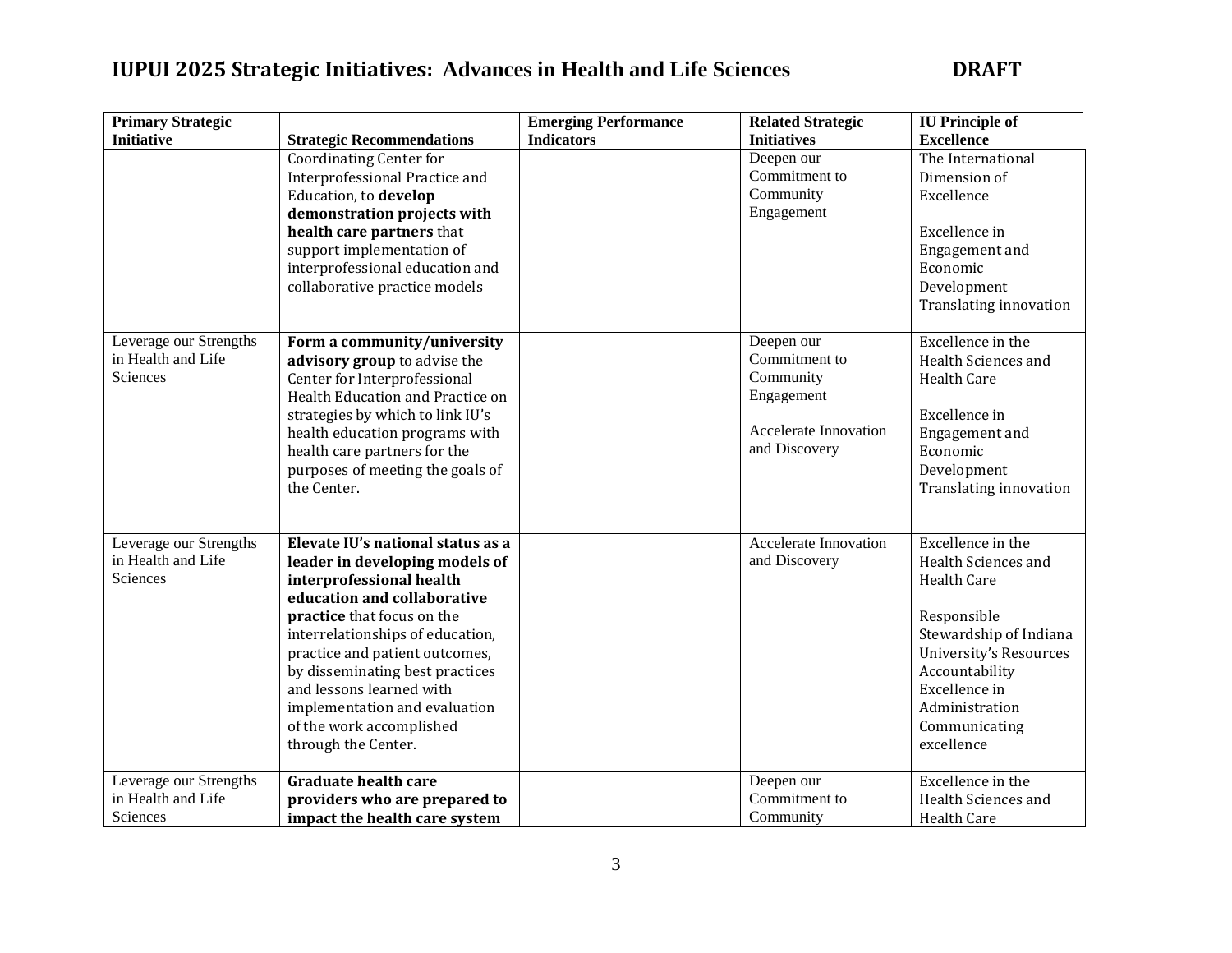| <b>Primary Strategic</b>                      |                                                                                                                                                                                                                                                                                                | <b>Emerging Performance</b>                                                                                                                                                                                                                                                                                                                                                                                                                                                                                                                                                                                                                                 | <b>Related Strategic</b> | <b>IU</b> Principle of                                                                                                                                                                                                                                                |
|-----------------------------------------------|------------------------------------------------------------------------------------------------------------------------------------------------------------------------------------------------------------------------------------------------------------------------------------------------|-------------------------------------------------------------------------------------------------------------------------------------------------------------------------------------------------------------------------------------------------------------------------------------------------------------------------------------------------------------------------------------------------------------------------------------------------------------------------------------------------------------------------------------------------------------------------------------------------------------------------------------------------------------|--------------------------|-----------------------------------------------------------------------------------------------------------------------------------------------------------------------------------------------------------------------------------------------------------------------|
| <b>Initiative</b>                             | <b>Strategic Recommendations</b>                                                                                                                                                                                                                                                               | <b>Indicators</b>                                                                                                                                                                                                                                                                                                                                                                                                                                                                                                                                                                                                                                           | <b>Initiatives</b>       | <b>Excellence</b>                                                                                                                                                                                                                                                     |
|                                               | through the delivery of care that<br>addresses the triple aim of<br>quality, patient satisfaction and<br>cost effectiveness.                                                                                                                                                                   |                                                                                                                                                                                                                                                                                                                                                                                                                                                                                                                                                                                                                                                             | Engagement               |                                                                                                                                                                                                                                                                       |
| <b>Accelerate Innovation</b><br>and Discovery | Invest in a "Big and Bold"<br>research project that addresses<br>critical quality of life issues of<br>national and international<br>importance by establishing a<br>transdisciplinary, long-term,<br>longitudinal study in<br>collaboration with<br>Indianapolis communities and<br>citizens. | Specific metrics to be<br>determined once the project is<br>defined<br>Indianapolis thinks of IUPUI<br>as a resource as evidenced by<br>increased inquiries for help<br>and research<br>Expansion of research<br>internships<br>Metrics: Number of proposals<br>and awards; amount of<br>research expenditures;<br>amount of awards; sources of<br>awards<br>Community collaboration<br>surrounding: Number of<br>proposals and awards;<br>amount of research<br>expenditures; amount of<br>awards; source of awards<br>Extent of faculty participation<br>in research collaborator<br>Number, nature, amount, etc.<br>of undergraduate research<br>efforts |                          | <b>Excellence in Research</b><br>Excellence in the<br>Health Sciences and<br><b>Health Care</b><br>Deepen our<br>Commitment to<br><b>Community Engagement</b><br>Economic<br>Development<br>Translating innovation<br>The International<br>Dimension of<br>Excellence |
| <b>Accelerate Innovation</b>                  | Explore methods to incentivize                                                                                                                                                                                                                                                                 | Revision of the current policy                                                                                                                                                                                                                                                                                                                                                                                                                                                                                                                                                                                                                              | Leverage our Strengths   | <b>Excellence in Research</b>                                                                                                                                                                                                                                         |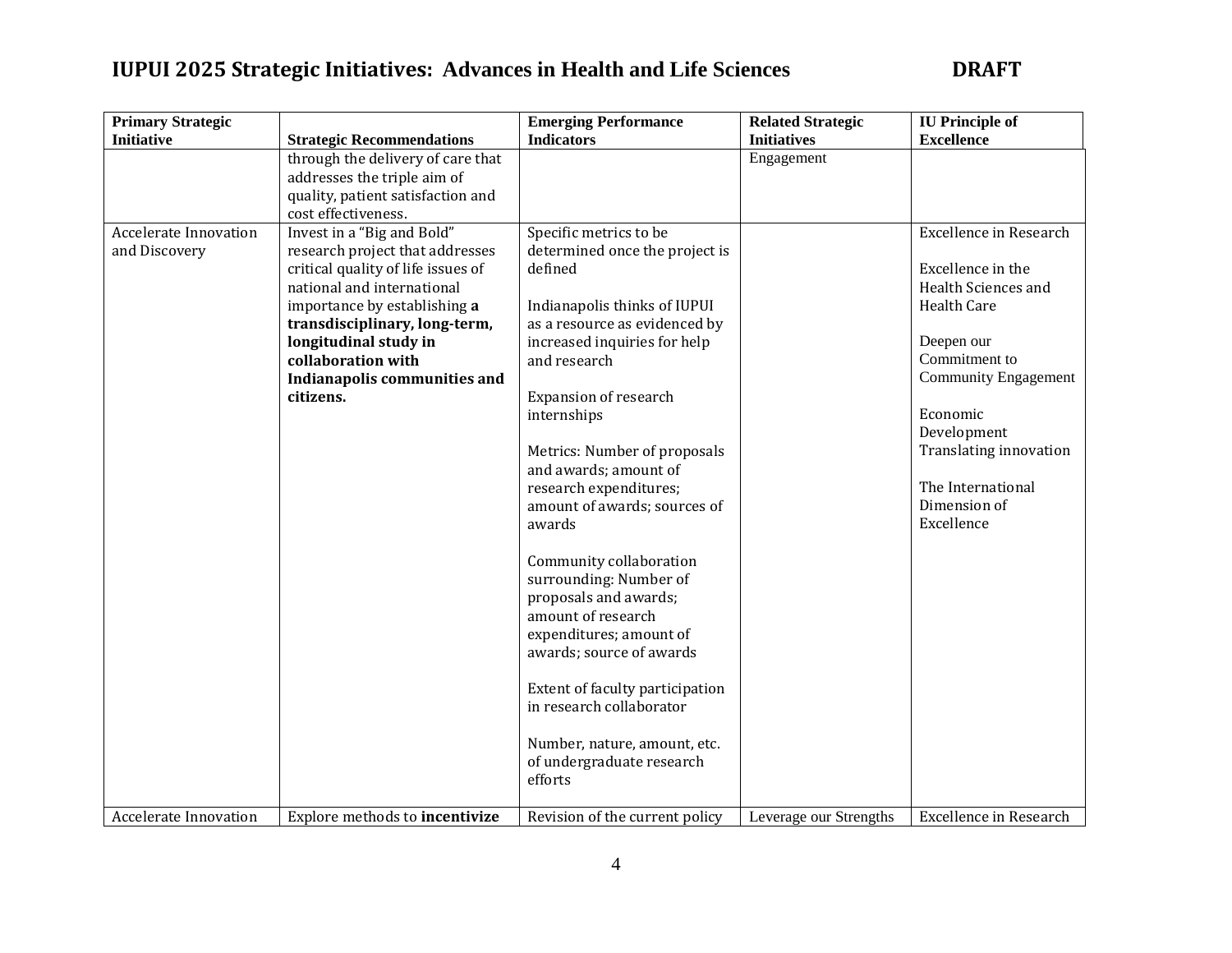| <b>Primary Strategic</b>      |                                         | <b>Emerging Performance</b>    | <b>Related Strategic</b>  | <b>IU</b> Principle of        |
|-------------------------------|-----------------------------------------|--------------------------------|---------------------------|-------------------------------|
| <b>Initiative</b>             | <b>Strategic Recommendations</b>        | <b>Indicators</b>              | <b>Initiatives</b>        | <b>Excellence</b>             |
| and Discovery                 | research/scholarly                      | on ICR                         | in Health and Life        |                               |
|                               | productivity to enhance                 |                                | <b>Sciences</b>           | Economic                      |
|                               | engagement of all faculty. Review       | Additional funds for support   |                           | Development                   |
|                               | policies related to Indirect Cost       | of designated research         | Develop Faculty and       | Translating innovation        |
|                               | Recovery for designated research        | Centers                        | Staff                     |                               |
|                               | centers                                 |                                |                           |                               |
|                               |                                         | Patent applications,           |                           |                               |
|                               |                                         | disclosures, and               |                           |                               |
|                               |                                         | commercialization/technology   |                           |                               |
|                               |                                         | transfer                       |                           |                               |
|                               |                                         |                                |                           |                               |
|                               |                                         | Continued tenure, promotion,   |                           |                               |
|                               |                                         | reward, and recognition        |                           |                               |
|                               |                                         | opportunities for innovation   |                           |                               |
|                               |                                         | and discovery activities       |                           |                               |
|                               |                                         |                                |                           |                               |
|                               |                                         | Open access to the data and    |                           |                               |
|                               |                                         | articles that result from      |                           |                               |
|                               |                                         | research conducted on the      |                           |                               |
|                               |                                         | campus                         |                           |                               |
| <b>Accelerate Innovation</b>  | Develop nationally recognized           | Recruitment of students with   | Increase Capacity for     | An Excellent Education        |
| and Discovery                 | graduate programs in critical           | stronger credentials           | <b>Graduate Education</b> | The best academic             |
|                               | areas that cross disciplinary           |                                |                           | programs                      |
|                               | <b>boundaries</b> (e.g. Cancer Biology) | Control of IUPUI's own         | Leverage our Strengths    |                               |
|                               | and expand the campus capacity          | graduate programs              | in Health and Life        | <b>Excellence in Research</b> |
|                               | for graduate education                  |                                | Sciences                  |                               |
|                               |                                         | <b>Improved Carnegie</b>       |                           | Excellence in the             |
|                               |                                         | classification                 |                           | Health Sciences and           |
|                               |                                         |                                |                           | <b>Health Care</b>            |
|                               |                                         | Increased numbers of           |                           |                               |
|                               |                                         | graduate programs              |                           |                               |
|                               |                                         |                                |                           |                               |
|                               |                                         | More training grants           |                           |                               |
| Develop Faculty and           | Make our health science                 | Increase of number of faculty, | Promote Under             | An Excellent Education        |
| <b>Staff (Faculty Talent)</b> | campus a leader in promoting            | students, and staff using the  | graduate Student          | The best academic             |
|                               | faculty, staff and student              | health and wellness space      | Learning and Success      | programs                      |
|                               | health by investing in a state-of-      | Satisfaction with facility     |                           |                               |